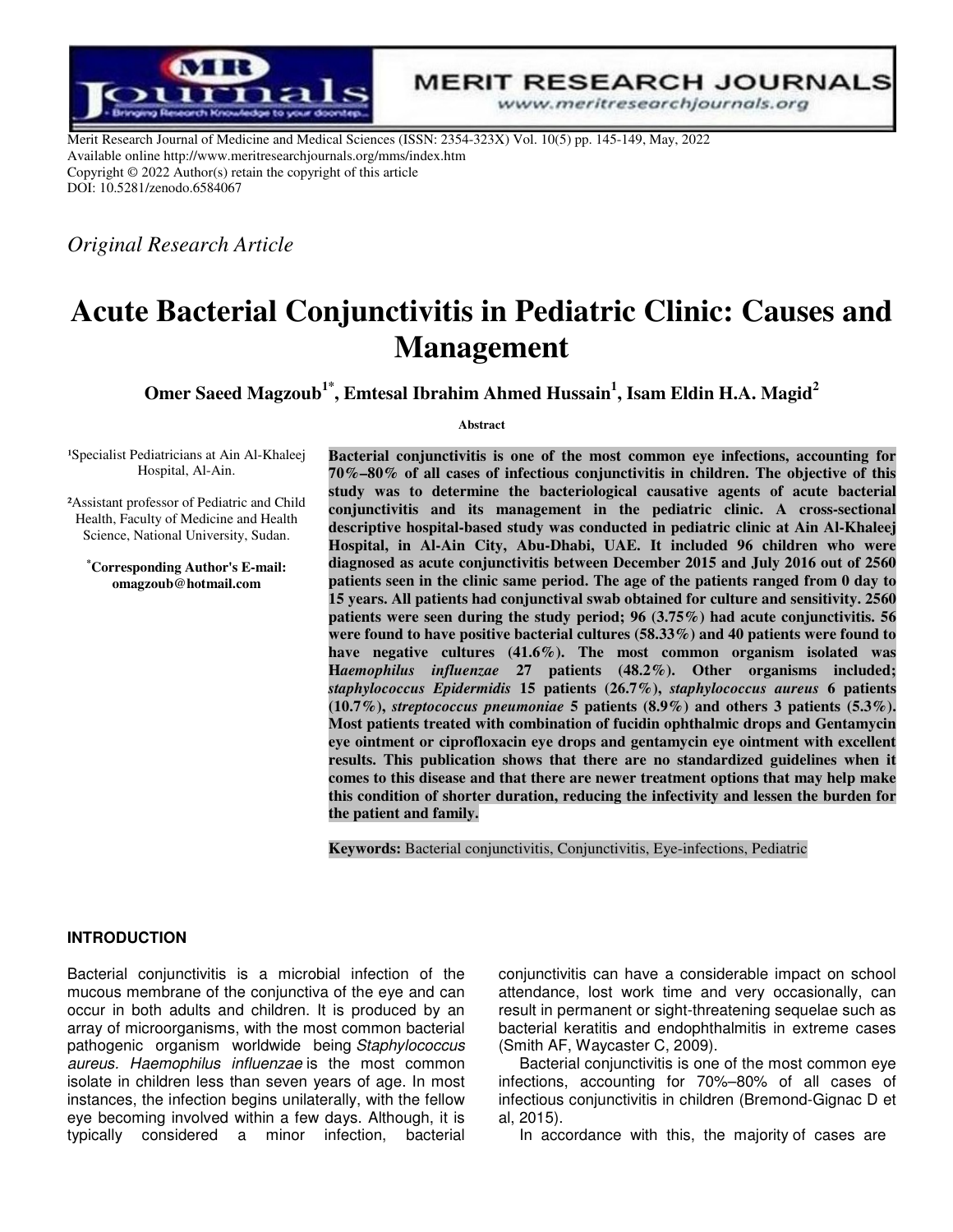caused by infections, followed by allergic conditions. Some seasonal variations have been described; bacterial conjunctivitis shows a peak occurrence during December–April (Gunnar Høvding, 2008). Acute bacterial conjunctivitis is a significant healthcare concern in the United States. In 2005, it was estimated there were 1,356,693 outpatient visits for conjunctivitis in children less than 15 years old (Golde, Kimberly T. 2011).

In preschool- and school-age children, Haemophilus influenzae and Streptococcus pneumoniae are the most common pathogens, and thus quite different from the bacteriological profile in adults in whom Staphylococcus epidermidis, coagulase-negative staphylococcus, and S. aureus pathogens are predominantly found (Bremond-Gignac D et al, 2015).

The most prevalent bacteria were Haemophilus influenzae (44.8%) and Streptococcus pneumoniae (30.6%) followed by Staphylococcus aureus (7.5%), S. viridans (7.2%), Moraxella catarrhalis (6.8%) and Enterobacteriaceae (4.2 %) (B. OrdenMartínez, 2004). Conjunctivitis caused by S. aureus is most frequently seen in neonates and in older children, as well as in adults and the elderly (Gunnar Høvding, 2008). Gonococcal ophthalmia-neonatorum can occur in up to 10% of infants exposed to gonorrheal exudate during delivery, despite prophylaxis, and can be associated with bacteremia and meningitis (John Epling, 2010).

Acute bacterial conjunctivitis typically presents with burning, irritation, tearing and, usually, a muco-purulent or purulent discharge. Patients with condition often report that their eye lids are matted together on awakening. Conjunctival swelling and mild lid edema may be noted (Gary I. Morrow, Richard I. Abbot, 1998). Complications can range from mild corneal irritation to severe visual loss, which develops in cases caused by extremely pathogenic bacteria, such as Chlamydia such as Chlamydia<br>gonorrhoeae (Smith AF, trachomatis or Neisseria gonorrhoeae (Smith AF, Waycaster C, 2009). Otitis media can occur in 25% of children with H. influenzae conjunctivitis, and meningitis can develop in 18% of persons with meningococcal conjunctivitis. Conjunctivitis resolves spontaneously without treatment within  $2 - 5$  days in more than one half of persons, but infectious complications rarely occur (John Epling, 2010).

Although acute bacterial conjunctivitis is usually selflimited and does not cause any serious harm, there are several justifications for treatment. These include decreasing patient morbidity by shortening the course of the disease, reducing person-to-person spread, lowering the risk of sight-threatening complications such as corneal ulceration and eliminating the risk of more widespread extra-ocular disease. Culture should be obtained in certain patients, including young children and debilitated persons. However, empiric treatment with a

topical medication is a safe and cost-effective approach in most patients with clinically mild acute bacterial conjunctivitis (Gary I. Morrow, Richard I. Abbot, 1998).

Studies comparing the effectiveness of different ophthalmic antibiotics did not show one to be superior. The choice of antibiotic should be based on costeffectiveness and local bacterial resistance pattern. If the infection does not improve within one week of treatment, the patient should be referred to ophthalmologist (Holy Cronau, 2010).Until now, topical antibacterial therapy has generally been preferred by both physicians and patients because this will usually shorten the course of the disease slightly and allow the early re-admittance of children to their kindergarten or school. (Gunnar Høvding, 2008).

## **METHODOLOGY AND RESULTS**

A cross-sectional descriptive hospital-based study conducted at Ain Al-Khaleej Hospital, Al-Ain city, Abu-Dhabi, UAE from December 2015 to July 2016 (8 months). It included 96 children with acute conjunctivitis attended the pediatric clinic. This represented 3.75% of all patients attended the clinic during the same period (2560 patients). The age of the patients ranged from 1 day to 15 years. All patients had conjunctival swab collected for culture and sensitivity.

Males were 51 and females were 45; the ratio was 1.1:1. There was 3 infants aged less than 2 months (3.1%), 28 between 2 months to one year (29.1%), 47 between 1 year to 5 years (48.9%) and 18 more than 5 years (18.75%) (Figure1). Out of 96 patients 56 were found to have positive culture (58.33%) and 40 patients had negative culture (41.6%). The most common organism isolated was haemophilus influenzae 27<br>patients (48.2%). Other organisms included; patients (48.2%). Other organisms included; staphylococcus Epidermidis 15 patients (26.7%), staphylococcus aureus 6 patients (10.7%), streptococcus pneumoniae 5 patients (8.9%) and others 3 patients (5.3%) (Figure 2) and (Figure 3). There were 3 young infants from 1 day to 2 months, 2 of them had streptococcal conjunctivitis while the third had negative culture.

Most patients presented with symptoms related to conjunctivitis and upper respiratory tract infections 40 children presented with eye discharge (71.4%), 38 children with runny nose (67.8%), 32 children with cough (57.1%), 19 children with fever (33.9%), 6 with acute otitis media (10.7%), 5 children with lid swelling (8.9%) (Table1). Most patients treated with combination of fucidin ophthalmic drops and Gentamycin eye ointment or ciprofloxacin eye drops and gentamycin eye ointment with excellent results.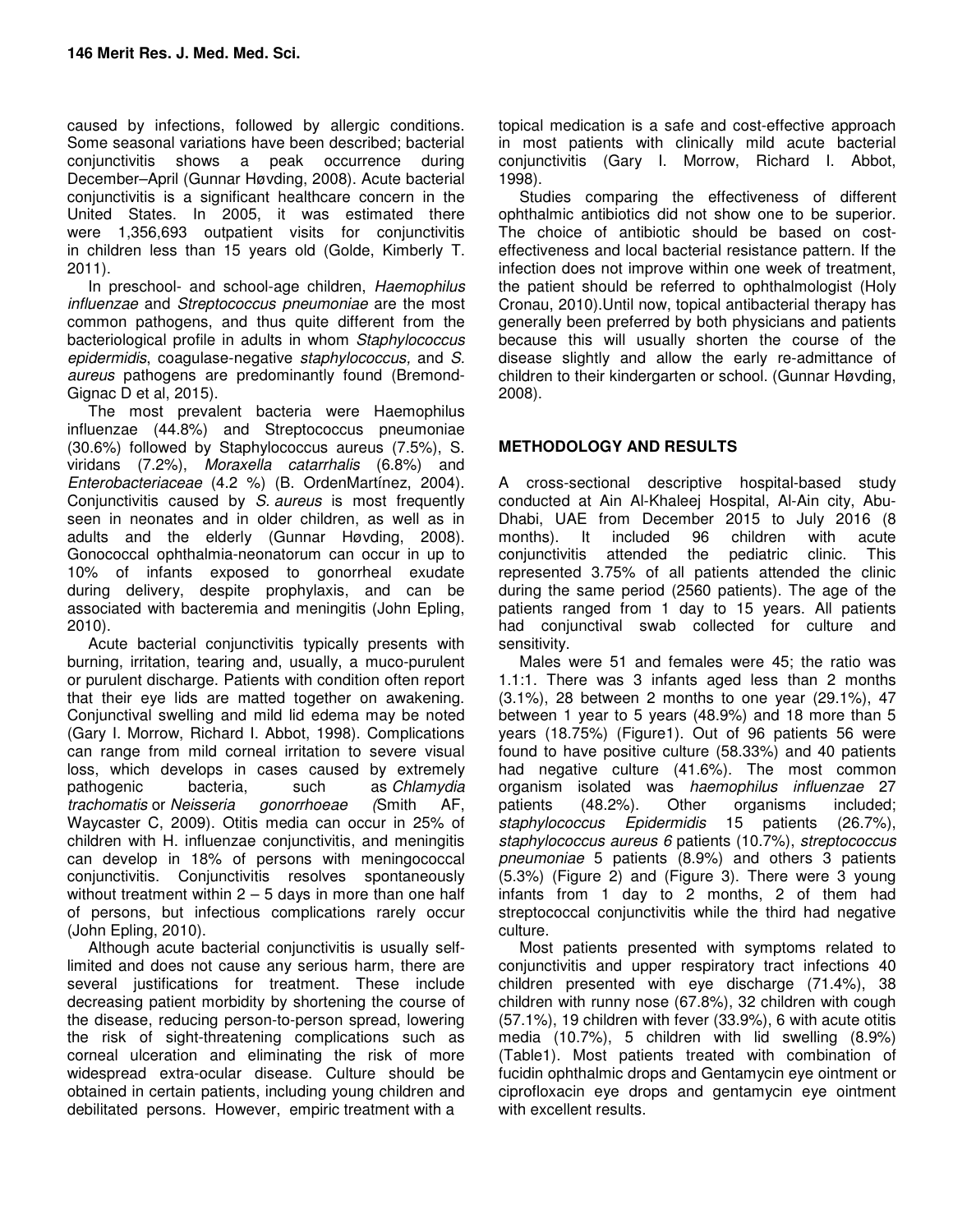

**Figure 1.** Distribution of patients according to age group



**Figure 2.** Distribution of bacteriological causes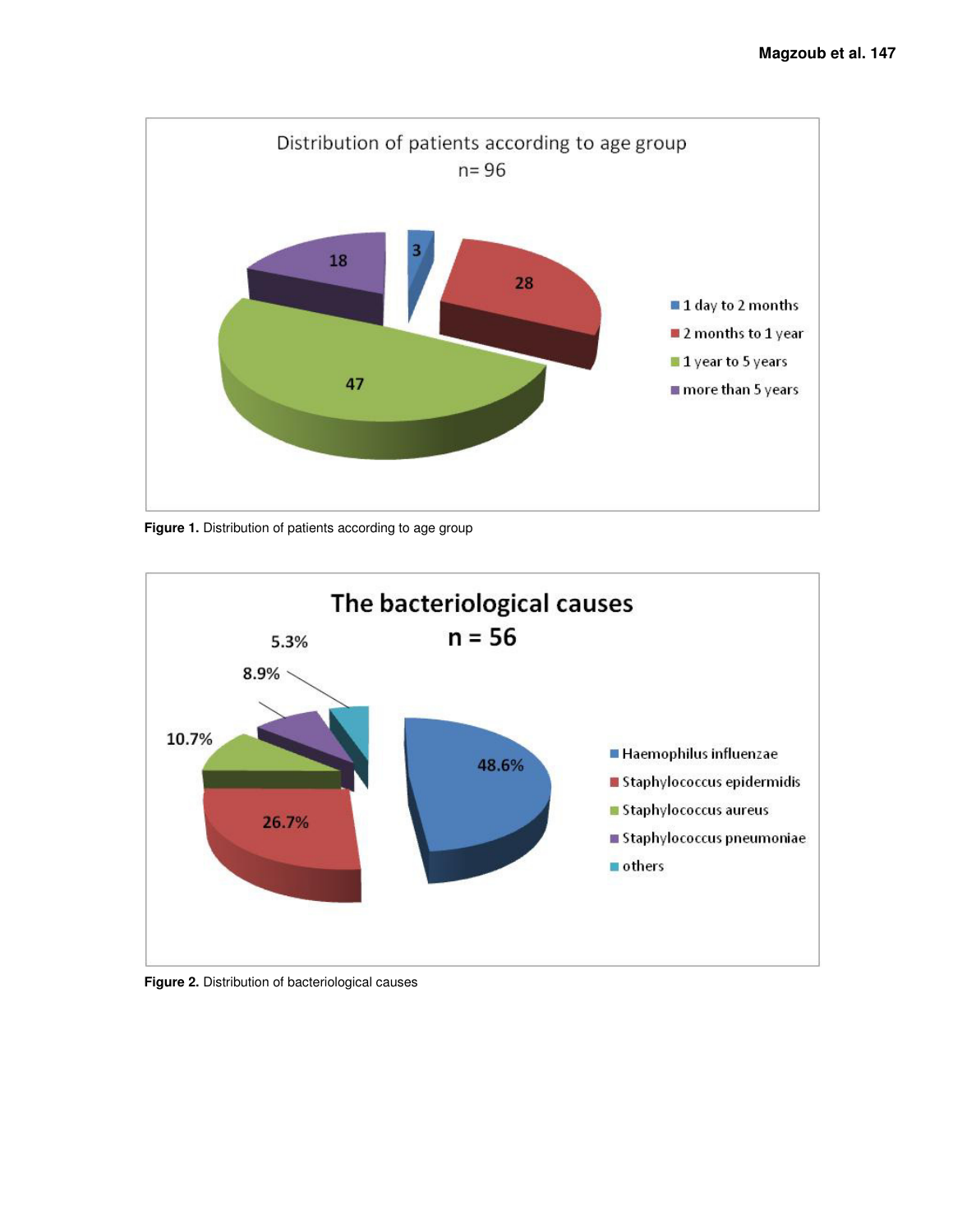

**Figure 3.** Distribution of causative agents according to time of presentation

| Table 1. Showed the associated presenting symptoms |  |
|----------------------------------------------------|--|
|----------------------------------------------------|--|

| <b>Symptoms</b>    | <b>Frequency</b> | Percentage % |
|--------------------|------------------|--------------|
| Eye discharge      | 40               | 71.4%        |
| Runny nose         | 38               | 67.8%        |
| Cough              | 32               | 57.1%        |
| Fever              | 19               | 33.9%        |
| Acute otitis media |                  | 10.7%        |
| Lid swelling       |                  | 8.9%         |

### **DISCUSSION**

Our study included 96 children diagnosed with acute conjunctivitis which constituted 3.75% of all children (2560 patients) seen in the clinic in the same period. 56 out of 96 (58.33%) were found to have acute bacterial conjunctivitis. This is similar to that reported by Aziz Sheikh and Brian Hurwitz in Saudi Arabia where they found that the syndrome of 'acute red eye' accounts for between 1% and 4% of consultations with primary care physicians and bacterial conjunctivitis was the commonest condition diagnosed (Aziz Sheikh and Brian Hurwitz, 2001). Yet, (Dominique Bremond-Gignacet al, 2015) reported that bacterial conjunctivitis is one of the most common eye infections, accounting for 70%–80% of all cases of infectious conjunctivitis in children. Dominique Bremond-Gignacet al, 2015 and Golde, Kimberly T et al, 2011 reported almost similar result (65 - 75%).There was no significant gender variation as the male to female ratio was 1.1:1.

The most common organism isolated was haemo-

philus influenzae 27 patients (48.2%). Other organisms included; staphylococcus Epidermidis 15 patients (26.7%), staphylococcus aureus 6 patients (10.7%), streptococcus pneumoniae 5 patients (8.9%) and others 3 patients (5.3%) (Figure2) (Figure3). There were 3 young infants from 1 day to 2 months, 2 of them had streptococcal conjunctivitis while the third had negative culture. (Gunnar Høvding, 2008)reported Acute bacterial conjunctivitis is most frequently caused by S. aureus, Staphylococcus epidermidis, H. influenzae, Streptococcus pneumoniae, Streptococcus viridans, Moraxella catarrhalis and Gram-negative intestinal bacteriaand (Hazel A Everitt et al 2006) reported the main organisms were Haemophilus influenzae, Streptococcus pneumoniae and Staphylococcus aureus.

It was reported only a low or moderate risk of transmission in infectious conjunctivitis and found no general recommendation for exclusion from preschool or school. However, the conclusions drawn were poorly evidence-based; infectivity and need for exclusion, etc. will obviously be different in adenoviral and bacterio